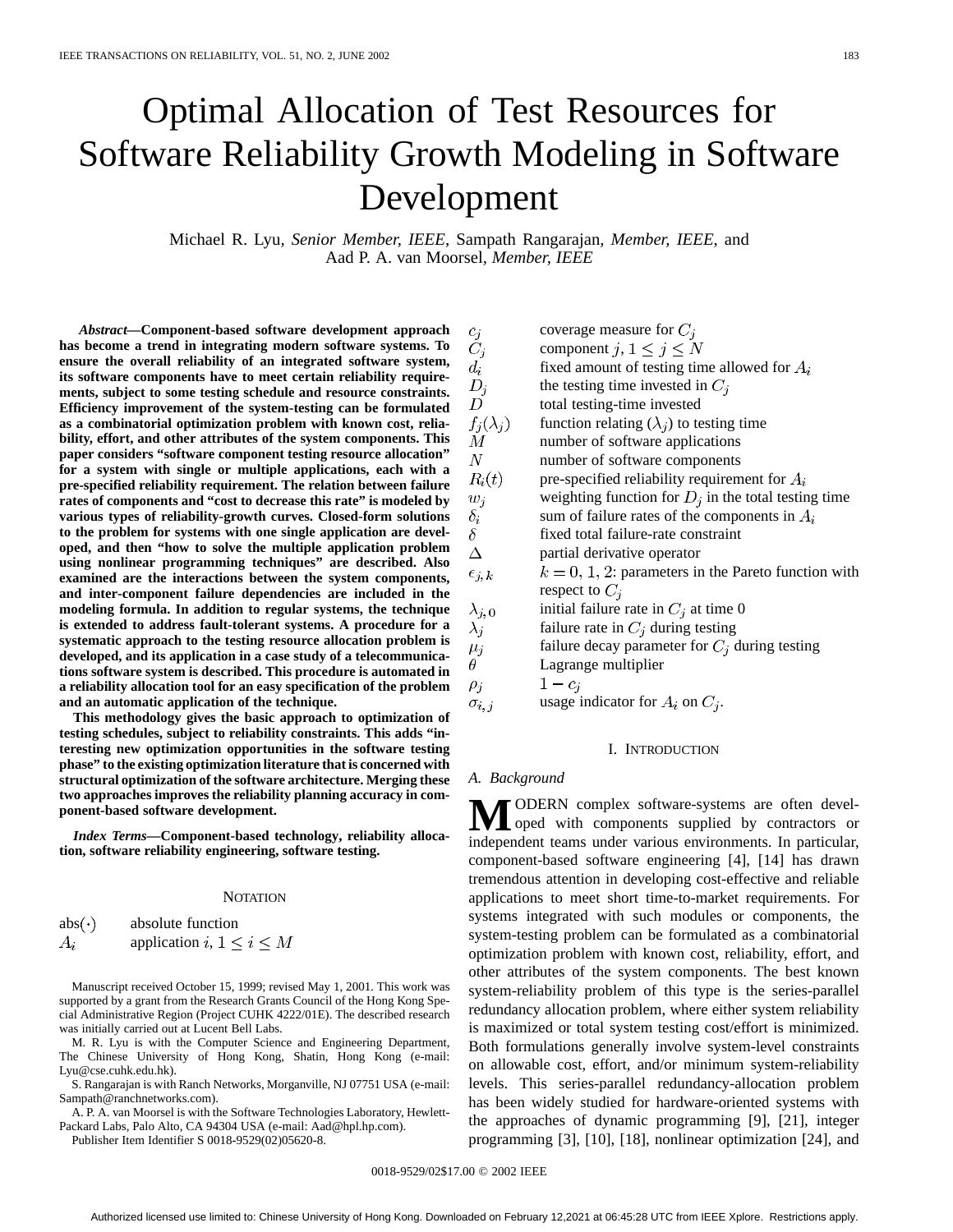heuristic techniques [5], [22]. In [7] the optimal apportionment of reliability and redundancy is considered for multiple objectives using fuzzy optimization techniques. Reference [6] applies a specific reliability-growth model for hardware components and determines their optimal testing allocation in order to achieve an overall system reliability.

Some researchers also address the reliability-allocation problem for software components. The software reliability-allocation problem is addressed in [26] to determine how reliable software modules and programs must be to maximize the user's utility, subject to cost and technical constraints. Optimization models for software-reliability allocation for multiple software programs are further proposed in [2] using redundancies. These papers, however, do not consider testing-time of software components and the growth of their reliability. Optimal allocation of component-testing times in a software system based on a particular software reliability model is addressed in [17], but it assumes a single application in the system, and the reliability-growth model is limited to the Hyper-Geometric Distribution (S-shaped) Model [25].

This paper discusses a generic software-component reliability-allocation problem based on several types of software-reliability models in a multiple-application environment. This is the first effort to apply reliability-growth models for guiding component testing based on multiple applications. The solution procedure is given for the single application environment, for general continuous distributions, thus generalizing [5] and [17]. The situation is examined where software components can interact with each other, a condition not considered by other studies. Also included are scenarios for fault-tolerant attributes of a system where some component failures can be tolerated. The reliability specification and solution-seeking procedure, which has been automated by a software tool, is presented as an innovative mechanism to handle the difficult, important testing-resource allocation problem.

## *B. Project Applications*

Several real projects on component-based techniques motivate this investigation. They are described in the following three case studies.

*1) Distributed Software Systems:* Distributed telecommunication systems often serve multiple application types, by executing various software components to meet various reliability requirements. For instance, in telephone switches, 1-800 calls require a processing reliability that is different from standard calls; similar examples exist in call centers, PBXs, or voice-mail systems.

During the testing of such systems, reliability is a prime concern, and adequate test and resource allocation are therefore very important. The examples in this paper make it clear that trustworthy reliability-growth curves can help considerably in efficient testing and debugging planning of such systems. The approach complements [27] and [28] which focus on reliability analysis of component-based software systems under various distributed execution scenarios.

*2) Fault-Tolerant Systems:* Fig. 1 shows a layered fault-tolerant software-architecture model that has been applied to many systems. Each layer can include several software components. Not all systems include all the layers.

This paper conjectures that error-propagation between layers occurs only in one direction: upwards. Thus, for example, faults not contained in the hardware can propagate up to the operating system or to the application software; however, faults not contained in the middle-ware layer can not propagate to the operating system but can propagate to the application software layer.

Error propagation occurs from layer i to layer  $i + 1$  if layer  $i$  has no fault-tolerance mechanisms: it does not exhibit a fail-silent behavior. From a modeling perspective, this layer contributes higher failure rate to the system than a layer with error detection and recovery mechanisms. Error detection and recovery software can reside in some or all of the layers.

This paper shows how fault-tolerant mechanisms can be included in the problem formulation for reliability-specification and resource-allocation, provided that coverage factors are available.

*3) Object-Oriented Software:* Object-oriented software often allows for a clear delineation between different software components. If object-oriented software methods are being used, the relation between components and applications can be assessed, and testing time can be assigned in the most efficient way.

Another optimization problem in object-oriented software testing arises when the best combination of objects must be selected to make an application as reliable as possible. This optimization problem is an example of a structure-oriented optimization problem, and can be solved by using methods in, e.g., [2], [26]. The intent of this paper is to optimize with respect to software development and testing, not with respect to software structure. The combination of structure-oriented optimization methods in [2] and [26], and the development-oriented methods in this paper can provide a powerful mechanism in component-based and object-based software system design.

# *C. Paper Organization*

Section II specifies the optimal reliability allocation as two related problems:

- a problem with fixed target failure rate,
- a problem with fixed debugging time.

Section III presents the analytic solutions to these two problems for the single application environment: Section III-A for the exponential distribution, and Section III-B for general distributions.

Section IV discusses how the solutions for the problems in a multiple-application environment can be obtained. The results are extended to consider software-failure dependencies and to incorporate fault-tolerant systems.

Section V proposes the reliability-allocation problem specification and solution procedure into a step-by-step framework, and applies it to a case study. The systematic application of the reliability allocation framework is designed and implemented in an automatic software tool.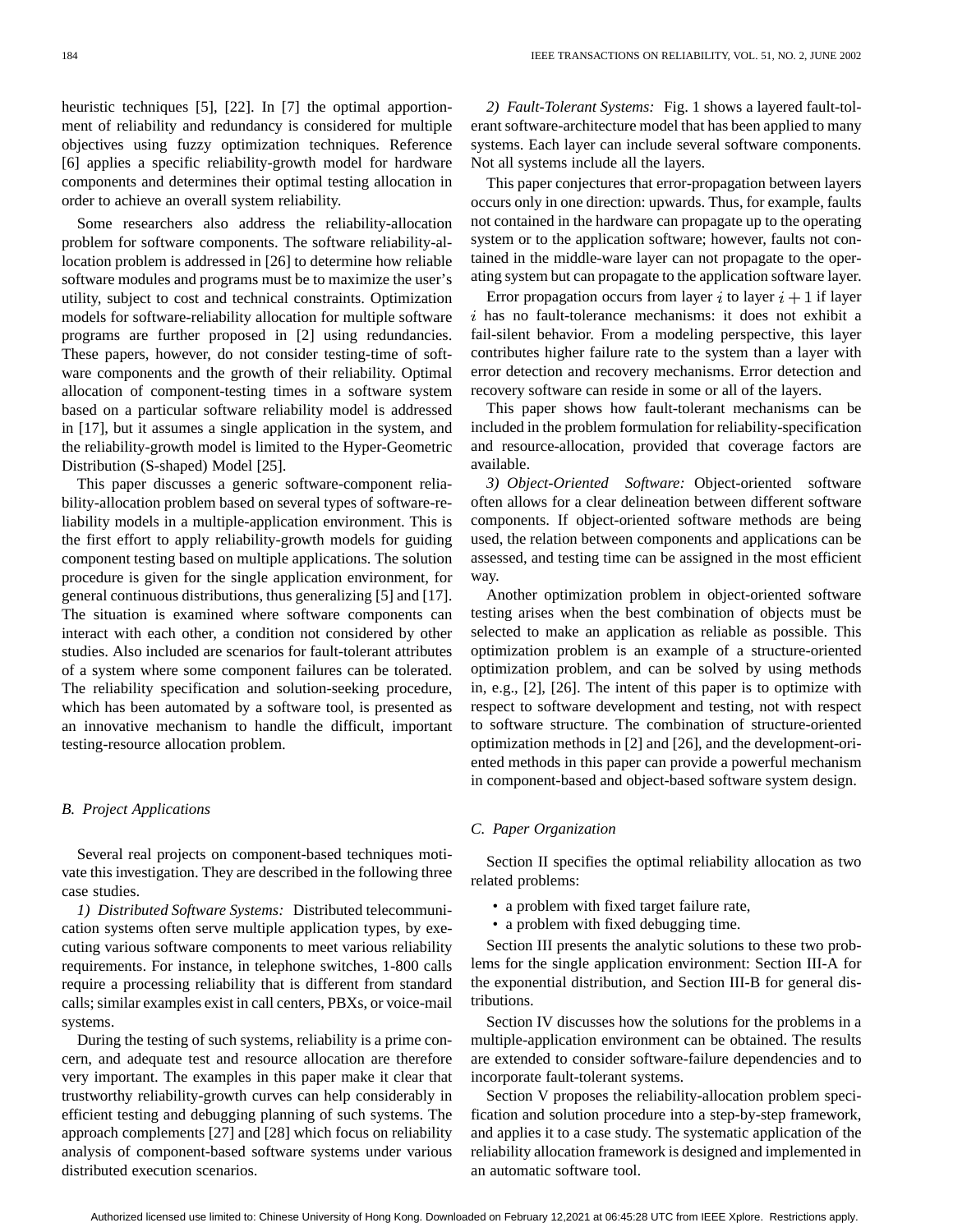

Fig. 1. Layered software architecture model.

# II. PROBLEM SPECIFICATION

The project case studies in Sections I and II can be described as a general problem of assigning failure-rate requirements (at the time of release) to software components that will be used to build various applications, given that the applications have pre-specified reliability requirements [16].

Consider the situation where a set of  $N$  software components  $C_1, \ldots, C_N$ , can be used in various combinations for various applications.

- Let there be M such applications:  $A_1, \ldots, A_M$ .
- Let each application have a pre-specified reliability requirement  $R_1(t), \ldots, R_M(t)$ .

By investing development/testing/debugging time in components, then component failure rates can be made such that all applications meet their reliability requirement.

Therefore, the goal in reliability allocation is to assign failure-rate requirements to the  $N$  components, such that all the pre-specified reliability requirements of the  $M$  applications are satisfied, at minimal cost. The remainder of this Section II characterizes the cost in terms of component testing (including debugging) time. The optimization criterion thus is the minimization of this testing time. Reliability-growth models relate the component failure-rates to the amount of testing time.

A variation of this problem formulation arises if a fixed amount of testing time is available for each application. This requirement can occur because of the constraint on the cost incurred by the component developer and tester. In that case, "minimization of the failure rate of all the components" is the objective of the optimization problem. These 2 variations of the optimization problem are discussed in Sections II-A and II-B.

# *A. Fixed Failure Rate Constraint*

Testing time is assigned to components so that the applications meet their reliability requirements, and the testing time is minimized.

*Assumptions:*

- 1) The failure rates of components relate to the reliability of applications through the exponential distribution:  $R_i(t) = \exp(-\delta_i \cdot t).$
- 2) The testing time,  $D_j$ , invested in component j decreases the failure rate  $\lambda_j$  according to some reliability-growth model.
- 3) Once the software components are released, their failure rates stay constant. (This is reasonable given that the application developer does not debug or change the component that is used.)
- 4) Components are  $s$  independent with respect to their failure behavior. (This assumption might not be appropriate when software components can interact with each other, potentially causing additional failures.)

The allocation problem is formulated as: The objective function is:

Minimize

$$
D = \sum_{j=1}^{N} D_j,\tag{1}
$$

subject to the constraints:

$$
\sum_{j=1}^{N} \sigma_{i,j} \cdot \lambda_j \le \delta_i \quad \text{(for application } A_i), \qquad i = 1, \dots, M
$$

$$
\sigma_{i,j} = 1
$$
 if  $A_i$  uses  $C_j$ ,  $\sigma_{i,j} = 0$  otherwise.

$$
\lambda_j \geq 0;
$$
  $D_1, \ldots, D_N \geq 0; \delta_1, \ldots, \delta_M \geq 0.$ 

For the sake of notational simplicity, the  $D_i$  are equally "impor $tant" (costly) among the N components; if this is not true, then$ apply  $w_i$  to each  $D_i$  in the objective function.

Because a reliability-growth curve can be very complex, the objective function is nonlinear; hence this is a general nonlinear programming problem. Section III-A-1 considers a closed-form solution for the problem with a single application; Section IV-A discusses the numerical solution of the general case.

## *B. Fixed Testing-Budget*

Testing time is assigned to components so that each application gets assigned at most a specified amount, and the application reliability is maximized. Consequently, the total failure rate of the components is the objective function to be minimized, leading to the following formulation as a mathematical programming problem. The objective function is:

Minimize

$$
\lambda \equiv \sum_{j=1}^{N} \lambda_j,
$$
\n(2)

subject to the constraints:

$$
\sum_{j=1}^{N} \sigma_{i,j} \cdot D_j \le d_i, \quad \text{for } A_i, i = 1, ..., M.
$$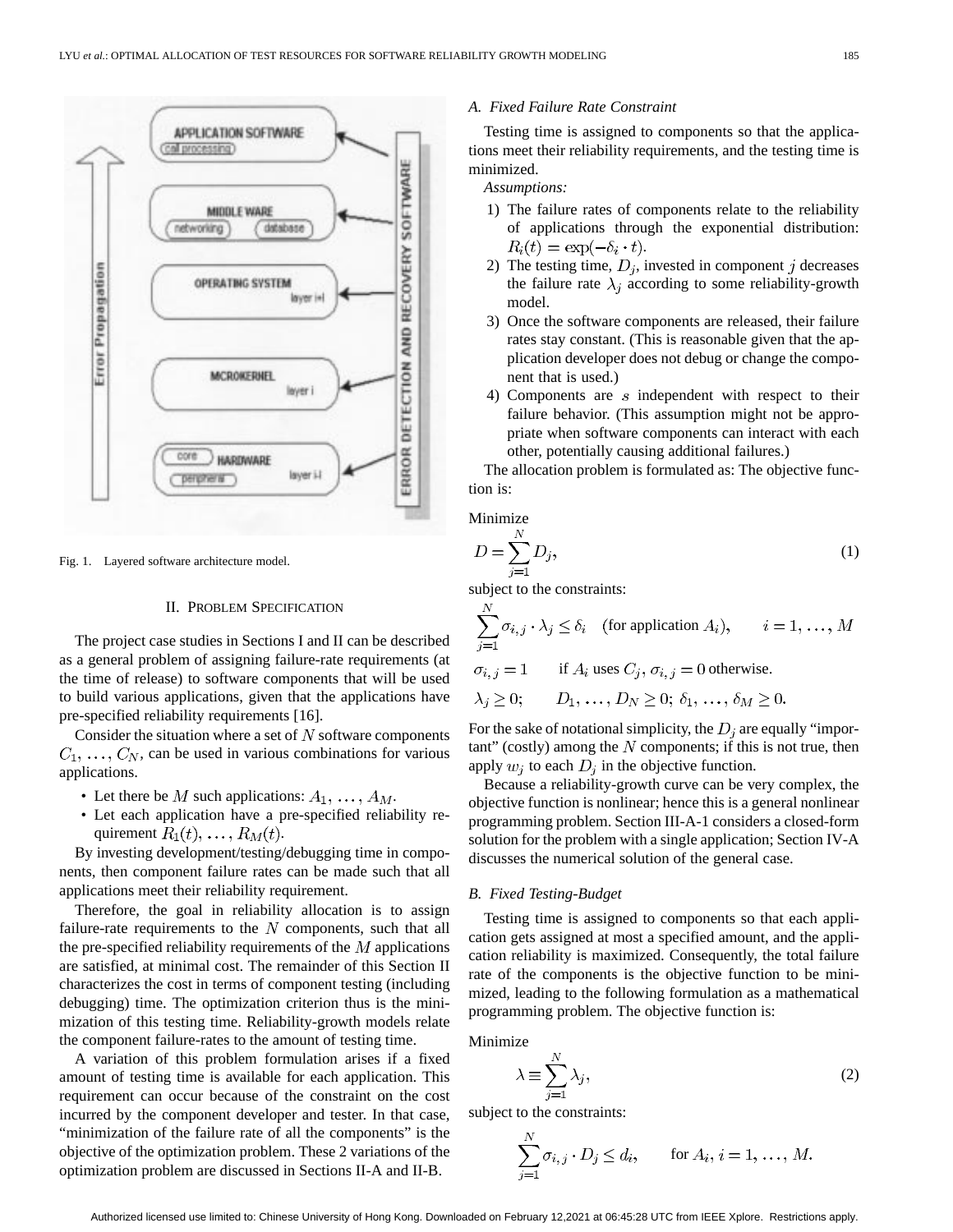As in the problem in Section II-A, all variables are positive. Weight functions for the  $\lambda_j$  can be introduced in the objective function to reflect their impact.

Of special interest is the single application case which corresponds to the optimization problem where all applications together have a budget restriction on the testing time. The fixed testing-budget problem is a variant of the fixed failure-rate problem, and can be solved by similar means. Sections III-A-2 and IV-A discuss the single and multiple applications, respectively.

## III. SOLUTIONS FOR SINGLE APPLICATION ENVIRONMENT

When there is only one application in the system, an explicit solution of the reliability-allocation problem can usually be found. Section III-B gives the general solution for a large class of reliability-growth models. To explain the solution procedure, Section III-A give the solution for an exponential reliability-growth model.

# *A. Exponential Reliability-Growth Model*

The exponential reliability growth model [11], [20] relates the  $\lambda_j$  to the invested  $D_j$ :

$$
\lambda_j = \lambda_{j,0} \cdot \exp(-\mu_j \cdot D_j). \tag{3}
$$

Over an infinite time interval,  $\lambda_{i,0}/\mu_i$  faults are found. The  $\lambda_i$ is a function of time, although it is not explicitly in the notation. For this commonly-used reliability growth model, the allocation problem in the single application environment is solved.

*1) Fixed Failure-Rate Constraint:* This problem is formulated in the single application environment, assuming exponential reliability growth curves:

Minimize

$$
D = \sum_{j=1}^{N} \frac{1}{\mu_j} \cdot \log\left(\frac{\lambda_{j,0}}{\lambda_j}\right),\tag{4}
$$

subject to:

$$
\sum_{j=1}^N \lambda_j \leq \delta.
$$

To solve (3), one can use the Lagrange method [1]. The optimization problem is equivalent to finding the minimum of:

$$
F(\lambda_1, ..., \lambda_N) = D + \theta \cdot \left[ \left( \sum_{j=1}^N \lambda_j \right) - \delta \right].
$$
 (5)

The solution is:

$$
\lambda_1 = \frac{\delta}{1 + \sum_{j=1}^N \frac{\mu_1}{\mu_j}},
$$
  

$$
\lambda_j = \frac{\mu_1}{\mu_j} \cdot \lambda_1, \qquad j = 2, \dots, N.
$$
 (6)

The testing times allotted to the software components follow from substituting the values in (6) into (4), e.g.,

$$
D_1 = \frac{1}{\mu_1} \cdot \log\left(\frac{\lambda_{1,0}}{\lambda_1}\right). \tag{7}
$$

 $D_1$  is negative if  $\lambda_1 \geq \lambda_{1,0}$ . To assure that no impossible solutions arise, Section III-B presents a procedure that checks for validity conditions and guarantees that the optimal solution follows a valid strategy.

*Example 1:* The system has 3 components,  $C_1$ ,  $C_2$ ,  $C_3$ , and 1 application A which uses all the components.  $\lambda_{1,0} = \lambda_{2,0} =$  $\lambda_{3,0} = 5$ /year. The application requirement states that  $\delta =$ 6/year.  $\mu_1 = \mu_2 = \mu_3 = 1$ . Then  $\lambda_1 = \lambda_2 = \lambda_3 = 2$ /year and  $D_1 = D_2 = D_3 = \log(2.5)$ . Thus, when the initial failure rates and the rate of reduction in failure rates with debugging is the same for all the components, then an *average testing policy,* where all the component failure rates are brought down to the same value, provides a solution that meets the application requirement with minimum testing-time; the testing-time for each component is the same.

*Example 2:* The system has 3 components which have different initial failure rates:  $\lambda_{1,0} = 5$ /year,  $\lambda_{2,0} = 6$ /year,  $\lambda_{3,0} =$ 7/year.  $\delta = 6$ /year.  $\mu_1 = \mu_2 = \mu_2 = 1$ . Then  $\lambda_1 = \lambda_2 = \lambda_3 =$ . As in example 1, an *average testing policy* provides a solution that meets the application requirement with minimum testing time spent. But the testing time on each component is different because the initial failure rates are different.  $D_1 = \log(5/2)$ ,  $D_2 = \log(6/2), D_3 = \log(7/2)$ . The testing time on each component is proportional to the logarithm of the initial failure rate.

*Example 3:* The system has 3 components which have the same initial failure rates:  $\lambda_{1,0} = \lambda_{2,0} = \lambda_{3,0} = 5$ /year.  $\mu_1$  = 1,  $\mu_2 = 2$ ,  $\mu_3 = 3$ .  $\delta = 6$ . Now, computation shows that to minimize the testing time,  $\lambda_1 = 6/1.834 = 3.273$ ,  $\lambda_2 =$  $3/1.834 = 1.636$ ,  $\lambda_3 = 2/1.834 = 1.091$ . The optimal testing policy that leads to these failure rates requires a total testing time:

$$
\frac{1}{1} \cdot \log\left(\frac{5 \cdot 1.834}{6}\right) + \frac{1}{2} \cdot \log\left(\frac{5 \cdot 1.834}{3}\right) + \frac{1}{3}
$$

$$
\cdot \log\left(\frac{5 \cdot 1.834}{2}\right) = 1.49.
$$

An *average testing policy* which assigns  $\lambda_1 = \lambda_2 = \lambda_3 = 2$ leads to a total testing time of  $\log(5/2) \cdot 1.834 = 1.68$  which is more than that of the optimal testing policy.

*2) Fixed Testing Budget:* The fixed-testing budget-problem can be formulated in the single application environment, assuming exponential reliability-growth curves, as:

Minimize

$$
\lambda = \sum_{j=1}^{N} \lambda_j,
$$
\n(8)

subject to the constraint

$$
\sum_{j=1}^{N} D_j \leq D.
$$

Again, this can be solved using the Lagrange method, treating the optimization problem as equivalent to finding the minimum of

$$
F(D_1, \ldots, D_N) = \lambda + \theta \cdot \left(\sum_{j=1}^N D_j - D\right). \tag{9}
$$

Authorized licensed use limited to: Chinese University of Hong Kong. Downloaded on February 12,2021 at 06:45:28 UTC from IEEE Xplore. Restrictions apply.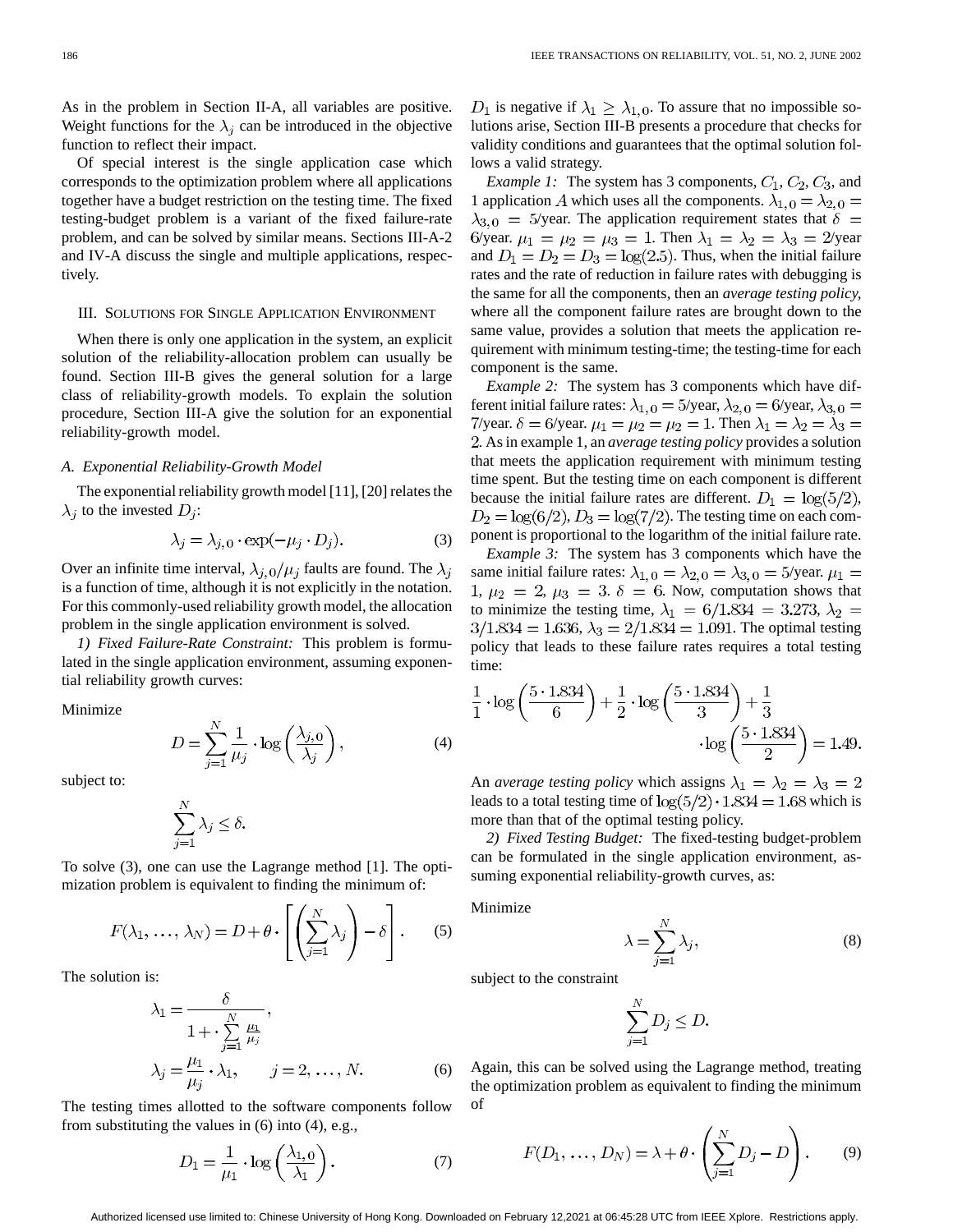The solutions are

$$
\lambda_{j,0} \cdot [-\mu_j \cdot \exp(-\mu_j \cdot D_j)] \tag{10}
$$

are equal for all  $j = 1, ..., N$ .

$$
D_1 = \frac{D - \sum_{j=2}^N \frac{1}{\mu_j} \cdot \log\left(\frac{\lambda_{j,0}, \mu_j}{\lambda_{1,0}, \mu_1}\right)}{\sum_{j=1}^N \frac{\mu_1}{\mu_j}},
$$
  

$$
D_j = \frac{1}{\mu_j} \cdot \log\left(\frac{\lambda_j \cdot \mu_j}{\lambda_{0,1} \cdot \mu_1}\right) + \frac{\mu_1}{\mu_j} \cdot D_1, \qquad j = 2, ..., N.
$$
 (11)

Equations  $(9)$ – $(11)$  determine how the testing times should be allocated to the components. The minimum  $\lambda$  follows directly from the values for the testing times.

Only if the  $\lambda_{j,0}$  and  $\mu_j$  values are independent of j, then an *average testing policy* where the available testing time is equally divided among the components, provides an optimal solution. If either the  $\lambda_{i,0}$  or  $\mu_i$  values are not the same for all j, then (9)–(11) must be computed to obtain an optimal allocation of the testing time.

*Example 4:* Consider the parameters from example 3 where the initial failure rates are the same  $(\lambda_{i,0} = 5$ /year, for all j), and the  $\mu_j$  values are not the same for all j (e.g.,  $\mu_1 = 1, \mu_2 = 2$ ,  $\mu_3 = 3$ ). The available testing time is 1 year. Then,  $D_1 =$ 0.1567,  $D_2 = 0.4249$ ,  $D_3 = 0.4184$ ; and  $\lambda_1 = 4.27$ /year,  $\lambda_2 = 2.14$ /year,  $\lambda_3 = 1.43$ /year, and  $\lambda = 7.84$ /year.

If an average allocation policy is used, then  $D_1 = D_2 =$  $D_3 = 0.333$ , and  $\lambda_1 = 3.58$ /year,  $\lambda_2 = 2.57$ /year,  $\lambda_3 =$ 1.84/year for a  $\lambda = 7.99$ /year which is worse than the optimal allocation.

If the allocation is  $D_1 = 0.4, D_2 = 0.4, D_3 = 0.2$ , then  $\lambda_1 = 3.35$ /year,  $\lambda_2 = 2.25$ /year,  $\lambda_3 = 2.74$ /year, and  $\lambda =$ 8.34/year.

### *B. General Reliability-Growth Models*

This section provides the procedure to obtain the closed-form solution for a generic reliability-growth model. The only restriction to the growth models is with respect to their first and second derivatives. The solution procedure follows directly from the solution of the Lagrange method, except that impossible solutions must be prevented. It generalizes the procedure for the hyper-geometric model [17] to general continuous distributions.

Consider the fixed failure-rate constraint case. Let the relation between the failure rate and the testing times be functions of  $f_j$ :

$$
D_j = f_j(\lambda_j). \tag{12}
$$

Without loss of generality, the  $N$  components can be reordered according to the absolute values of the derivatives at the beginning of the debugging interval, at which  $\lambda_j = \lambda_{j,0}$ :

$$
\begin{aligned}\n\text{abs}\left(\frac{d}{d\lambda_j} f_j(\lambda_j)|_{\lambda_j = \lambda_{j,0}}\right) \\
\geq \text{abs}\left(\frac{d}{d\lambda_{j+1}} f_{j+1}(\lambda_{j+1}|_{\lambda_{j+1} = \lambda_{j+1,0}}\right), \\
\text{for } j = 1, 2, \dots N - 1.\n\end{aligned} \tag{13}
$$

The algorithm to obtain the closed-form solution uses this ordering (13).

Algorithm for Closed-Form Solution 1.  $K = N_i$ 2. For  $j=1$  to  $K$ express  $\lambda_j$  as a function  $g_j(\lambda_K)$  for  $\lambda_j$ such that  $(d/d\lambda_j) f_i(\lambda_j) = (d/d\lambda_K) f_K(\lambda_K) i$ 3. Find  $\lambda_K$  from  $\sum_{i=1}^n g_i(\lambda_K) = \delta i$ 4. If  $\lambda_K > \lambda_{K,\,0}$  Then  $K = K - 1$ , and go to step 2; Else For  $j=1$  to  $K$ Compute  $\lambda_j$  from both  $g_j(\lambda_K)$  in step 3 and from the  $\lambda_K$  in step 3; End\_For End\_If End\_Algorithm

The important feature in this Algorithm is the ability to determine which component should be assigned zero testing-time if an impossible solution is obtained (an impossible solution arises if  $\lambda_j > \lambda_{j,0}$  for some component). If the first derivatives  $(d/d\lambda_j)f_j(\lambda_j) < 0$  for all j, and the second derivatives  $\left(d^2/d\lambda_i^2\right)f_j(\lambda_j) > 0$  for all j, then the component ranked lowest according to the derivatives at time zero can be discarded. This happens in step 4 of the Algorithm; i.e., the sufficient conditions on the derivatives imply that: a) the failure rate decreases over time, and b) the rate of decrease gets smaller as time increases. If these conditions on the first and second derivatives do not hold, then specific conditions must be established to determine which components should not be assigned testing time.

The Algorithm can be similarly formulated for the fixedtesting budget problem, but is not done here.

*Pareto Growth Model:* As an illustration, consider the Pareto distribution for the fixed failure-rate constraint problem. The failure rate is

$$
\lambda_j(t) = \epsilon_{j,0} \cdot (\epsilon_{j,1} + t)^{-\epsilon_{j,2}},
$$

 $\epsilon_{j,0}, \epsilon_{j,1}, \epsilon_{j,2}$  are constants.

Hence,

$$
D_j = \left(\frac{\epsilon_{j,0}}{\lambda_j}\right)^{1/\epsilon_{j,2}} - \epsilon_{j,1}.
$$
 (14)

The Pareto class of failure-rate distributions is useful because it is a generalization of the exponential, Weibull, and gamma classes [15], [19]. The Crow model used in [6] is a special case of the Pareto model.

The first derivative is less than 0, and the second derivative is greater than 0, if  $\epsilon_{j,0}, \epsilon_{j,1}, \epsilon_{j,2}$  are all positive. Hence, using  $\partial D_j/\partial \lambda_j$ , the result is, in step 2 of the Algorithm ( $K = N$ in the first iteration):

$$
-\frac{\epsilon_{j,0}^{1/\epsilon_{j,2}}}{\epsilon_{j,2}} \cdot \lambda_j^{-(1/\epsilon_{j,2}+1)} = -\frac{\epsilon_{K,0}^{1/\epsilon_{K,2}}}{\epsilon_{K,2}} \cdot \lambda_K^{-(1/\epsilon_{K,2}+1)}.
$$
 (15)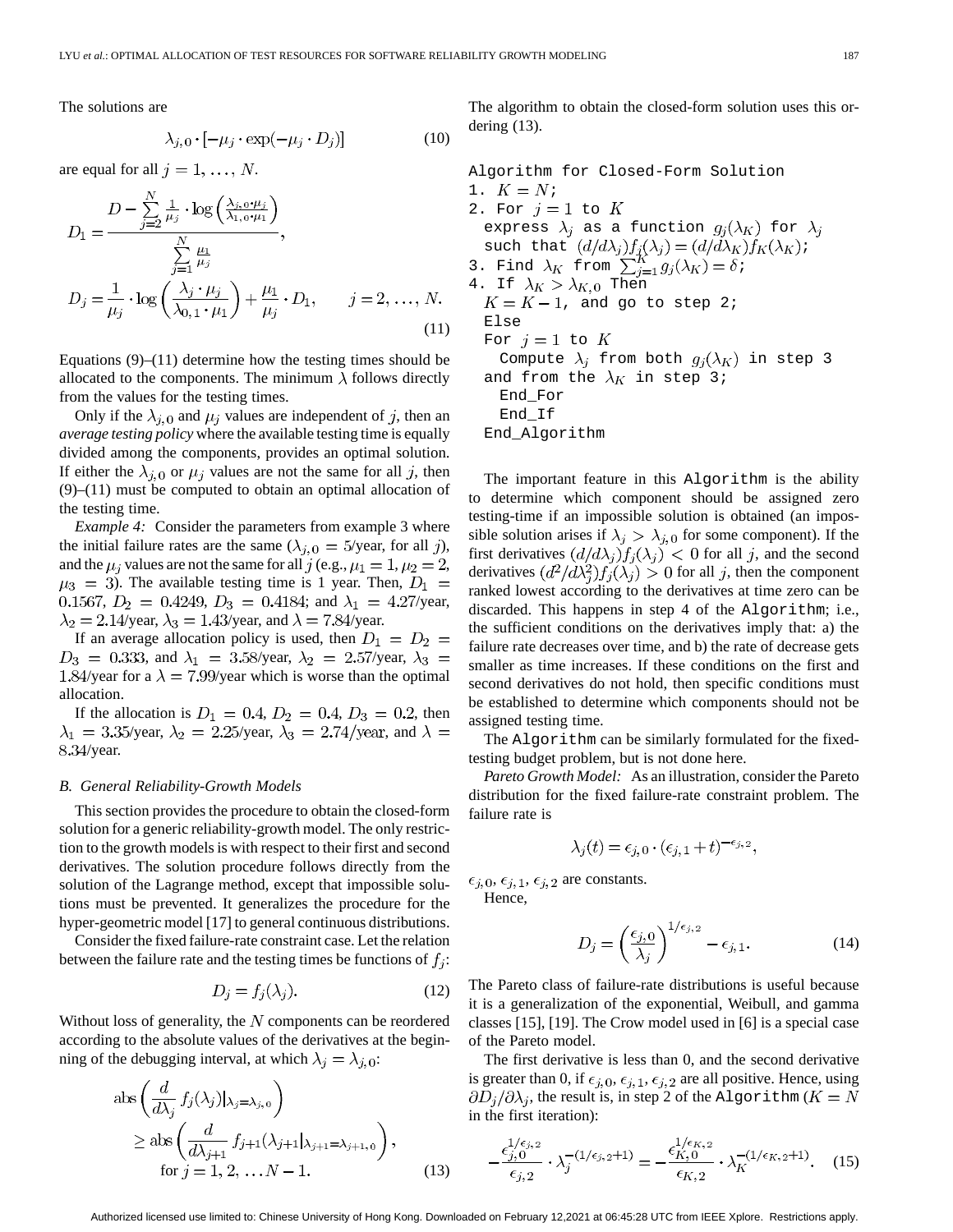In step 3, one must equate the total failure rate to  $\delta$ ; it must be done numerically, because a closed-form expression using the Pareto distribution is too intricate. As soon as a possible solution for  $\lambda_K$  is obtained, compute the individual failure rate using:

$$
\lambda_j = \left(\frac{\epsilon_{j,2}}{\epsilon_{K,2}} \cdot \frac{\epsilon_{K,0}^{1/\epsilon_{K,2}}}{\epsilon_{j,0}^{1/\epsilon_{j,2}}} \cdot \lambda_K^{-(1/\epsilon_{K,2}+1)}\right)^{-(1/(1/\epsilon_{j,2}+1))} .
$$
 (16)

*Example 5:* Assume the following parameters for the Pareto distribution.  $\epsilon_{1,0} = 5, \epsilon_{1,1} = 1, \epsilon_{1,2} = 3, \epsilon_{2,0} = 2, \epsilon_{2,1} = 1,$  $\epsilon_{2,2} = 6, \epsilon_{3,0} = 4, \epsilon_{3,1} = 1, \epsilon_{3,2} = 5$ . For  $\delta = 7$ , (the sum of failure rates of the components) the optimal policy requires:  $\lambda_1 = 3.395, \lambda_2 = 1.556, \lambda_3 = 2.047$ . The total testing time is 0.3236.

# IV. SOLUTIONS FOR MULTIPLE APPLICATION ENVIRONMENT

When there are multiple applications in the system, the reliability-allocation becomes too intricate to solve explicitly. However, its solution can be obtained using nonlinear programming software such as AMPL [8].

## *A. An Example*

An example of a 3-component, 3-application system is specified and solved.

*Example 6:* There are  $C_1$ ,  $C_2$ ,  $C_3$  which can be used to build  $A_1, A_2, A_3.$ 

- $A_1$  is built using  $C_1$ ,  $C_2$ ;
- $A_2$  is built using  $C_2, C_3$ ;
- $A_3$  is built using  $C_1$ ,  $C_2$ ,  $C_3$ .

Thus, there are multiple applications, each with a failure-rate constraint. The fixed failure-rate constraint problem is:

Minimize:

$$
D = \sum_{j=1}^{N} D_j,\tag{17}
$$

under the constraints:

$$
\lambda_1 + \lambda_2 \le \delta_1 \qquad \text{(for } A_1),
$$
  
\n
$$
\lambda_2 + \lambda_3 \le \delta_2 \qquad \text{(for } A_2),
$$
  
\n
$$
\lambda_1 + \lambda_2 + \lambda_3 \le \delta_3 \qquad \text{(for } A_3).
$$

The fixed testing-budget problem is:

Minimize:

$$
\lambda = \sum_{i=1}^{N} \lambda_j \tag{18}
$$

under the constraints:

$$
D_1 + D_2 \le d_1, \quad D_2 + D_3 \le d_2, D_1 + D_2 + D_3 \le d_3.
$$

Use the parameters from example 3 where the initial failure rates for the 3 components are the same:  $\lambda_{1,0} = \lambda_{2,0} = \lambda_{3,0} =$ 5/year; and the  $\mu$  values are different (e.g.,  $\mu_1 = 1, \mu_2 = 2$ ,  $\mu_3 = 3$ ). Let the failure-rate requirements for the 3 applications be  $\delta_1 = 6$ ,  $\delta_2 = 5$ ,  $\delta_3 = 7$ . Model this as a nonlinear optimization problem with multiple constraints in AMPL, and use the MINOS solver; the result is:  $\lambda_1 = 3.818, \lambda_2 = 1.909$ ,  $\lambda_3 = 1.273$ . The total testing-time for this failure-rate allocation is 1.207 years; (the individual testing times can be computed using the failure-rate allocation for each component). The failure-rate constraint for  $A_3$  is strictly satisfied. For  $A_1$  with the failure-rate requirement of 6/year, it is not strictly satisfied  $(\lambda_1 + \lambda_2 = 5.73)$ ; similarly for  $A_2$  with the failure-rate requirement of 5/year  $(\lambda_2 + \lambda_3 = 3.18)$ .

Consider an *average* testing policy where the constraint for  $A_3$  is strictly satisfied without violating the other constraints:  $\lambda_1 = 2.333, \lambda_2 = 2.333, \lambda_3 = 2.333$ . The total testing-time based on this average testing policy is 1.39 years, much larger than that obtained with the optimal testing policy.

# *B. Software-Failure Dependencies and Fault-Tolerant Systems*

The basic reliability-allocation problem formulation can be extended in various ways. Two extensions are discussed: software-failure dependencies and fault-tolerance aspects.

Section IV-A assumes that software components fail s-independently. In reality, this might well not be the case. For example, the feature interaction problem [12] describes many incidents where independently developed software components interact with each other unexpectedly, thus causing unanticipated failures. This extra failure incidence is incorporated by introducing *pair-wise* failure rates:  $\lambda_{i,j}$  represents the failure rate due to the interaction of  $C_i$  and  $C_j$ ,  $i \leq j$ . These failures are caused by interactions of software components. Therefore, they are not detected in individual component testing, but by integration testing of pairwise components. These failure rates are computed by counting the numbers of failures involving pairwise components during the integration testing, and divide them by the pairwise components execution times spent in the integration testing. While failures involving 2 components might not be neglectable, failures involving at least 3 components are usually rare [13].

The constraints of the original problem are then modified as:

$$
\sum_{j=1}^{N} \sigma_{i,j} \cdot \lambda_j + \sum_{\Omega(i,j)} \lambda_{i,j} \le \delta_i \quad (\text{for } A_i), i = 1, \dots M
$$
  

$$
\Omega(i,j) \equiv \{ \forall (i,j) | \sigma_{1,i} = 1, \sigma_{1,j} = 1 \}. \quad (19)
$$

Subject to the constraint (19), minimize:

$$
D=\sum_{j=1}^N D_j
$$

Thus the fixed testing-time problem can be obtained by adding the pair-wise failure rates in the failure-rate constraints and including all individual and pairwise component testing times in the objective function.

When the system possesses fault-tolerant attributes, introduce *coverage factors* [23] into the original problem. Coverage is defined as the conditional probability that when a fault is activated in a component, it is detected and recovered without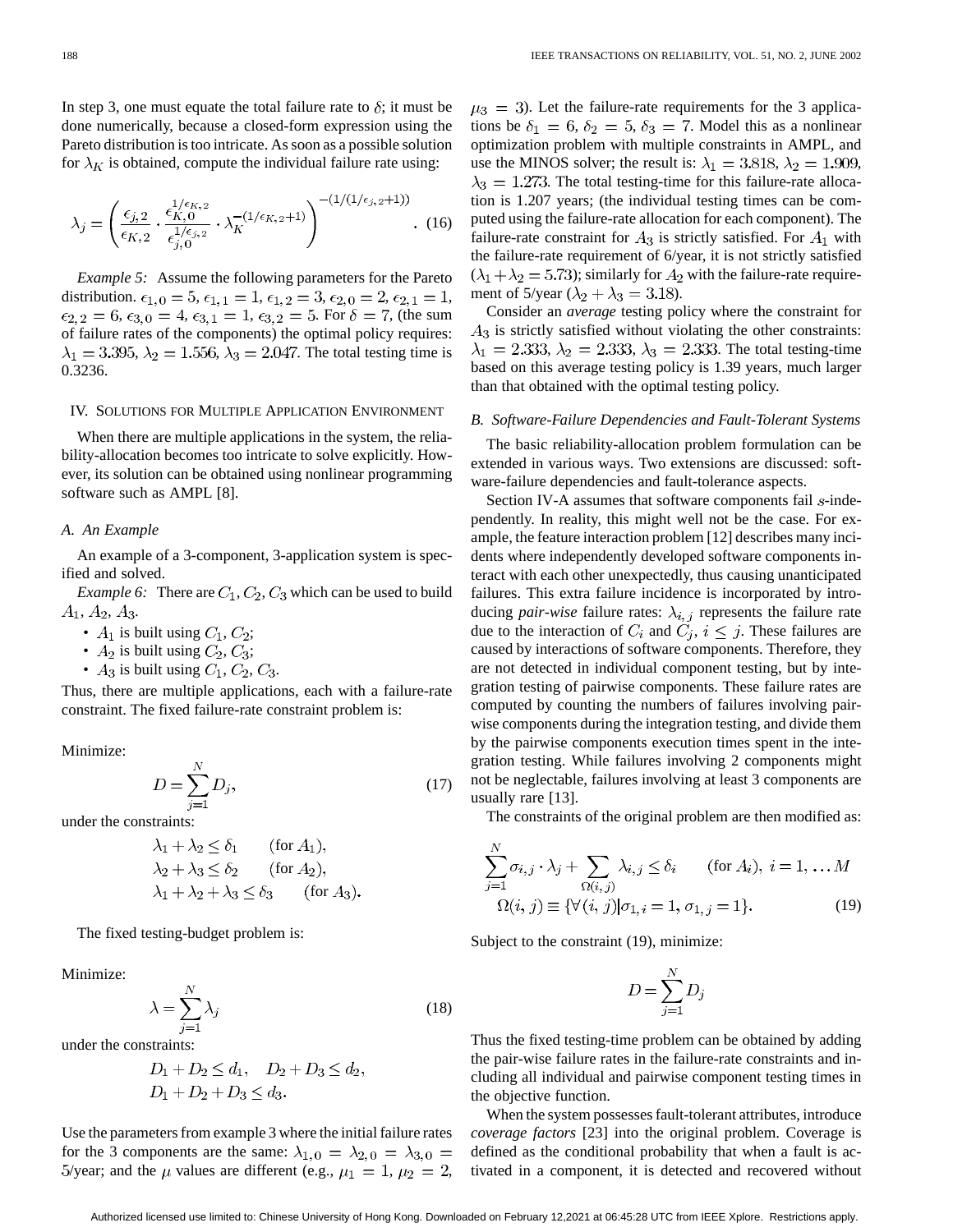TABLE I SYSTEM COMPONENTS WITH CORRESPONDING PARAMETERS GROWTH-CURVE, AND APPLICATIONS THAT USE THE COMPONENT

| Component  | $\Delta j, 0$ | μi  | std. I | std. II | 1-800 I | 1-800 II |
|------------|---------------|-----|--------|---------|---------|----------|
| basic      | 10            | 1.0 | ın     | ın      | ın      | ın       |
| scheduling | 20            | 1.0 | ın     | ın      | ın      | ın       |
| call proc. | 200           | 0.2 | not in | ın      | m       | ın       |
| signal I   | 200           | 0.5 | ın     | ın      | in      | not in   |
| signal II  | 20            | 1.0 | ın     | ın      | not in  | ın       |
| frequency  |               |     | 0.5    | $0.3\,$ | 0.1     | 0.1      |



Fig. 2. Optimal allocation for components vs. total available testing-time.

causing system failure. Reformulate the fixed failure-rate constraint case, using  $\rho_j \equiv 1 - c_j$ , as:

Minimize

$$
D = \sum_{j=1}^{N} D_j \tag{20}
$$

subject to:

$$
\sum_{j=1}^{N} \sigma_{i,j} \cdot \rho_j \cdot \lambda_j \le \delta_1 \quad (\text{for } A_i), i = 1, \dots, M.
$$

Fault-tolerant attributes are usually provided by external system-components. The coverage factors are determined by the design features of these components, which is independent of how well the target components  $C_j$  are tested.

## V. RELIABILITY-ALLOCATION SOLUTION FRAMEWORK

Reliability allocation has been discussed in terms of two constraints: fixed failure rates or fixed testing budgets. The problem of accounting for component interactions also has been discussed. The fault-tolerant attributes in the system to tolerate component failures are also incorporated. This section formulates a framework for specifying and solving a general reliability-allocation problem, and applies this framework to a specific application. A tool to automate the procedure is described.



Fig. 3. Optimal testing-time allocation for all components vs.  $\mu$  in growth curve of the scheduling software.

### *A. Problem Specification and Solution Procedure*

The following procedure specifies the reliability allocation problem, and obtains solutions either analytically or using numerical methods.

# Procedure

- 1) Determine if the problem is a fixed failure rate constraint or a fixed testing budget.
- 2) Determine if there is single application or multiple applications in the system.
- 3) Set the constraints on the failure rates or testing budgets.
- 4) Obtain parameters of the reliability-growth curves of the components.
- 5) Determine if the components interact. If so, obtain pair-wise failure rates.
- 6) Determine if there are fault-tolerance features in the system. If so, obtain coverage measures for each component.
- 7) Format the problem as a nonlinear programming problem with appropriate parameters.
- 8) If the solution is analytically available, obtain it. Otherwise, use mathematical programming tools and solvers to obtain the results.

# End\_Procedure

Section V-B examines a case study where a required reliability-allocation problem is specified. It applies the procedure in Section V-A to the project to obtain numerical solutions for various scenarios.

#### *B. Hypothetical Example*

Consider a distributed software architecture used for switching telephone calls. Different call-types exercise different software-modules; the system is split into components such that reliability-growth models are available for all components. A prerequisite to this analysis is the availability of reliability-growth models, and this example clearly shows that it is beneficial to make decisions based on such models.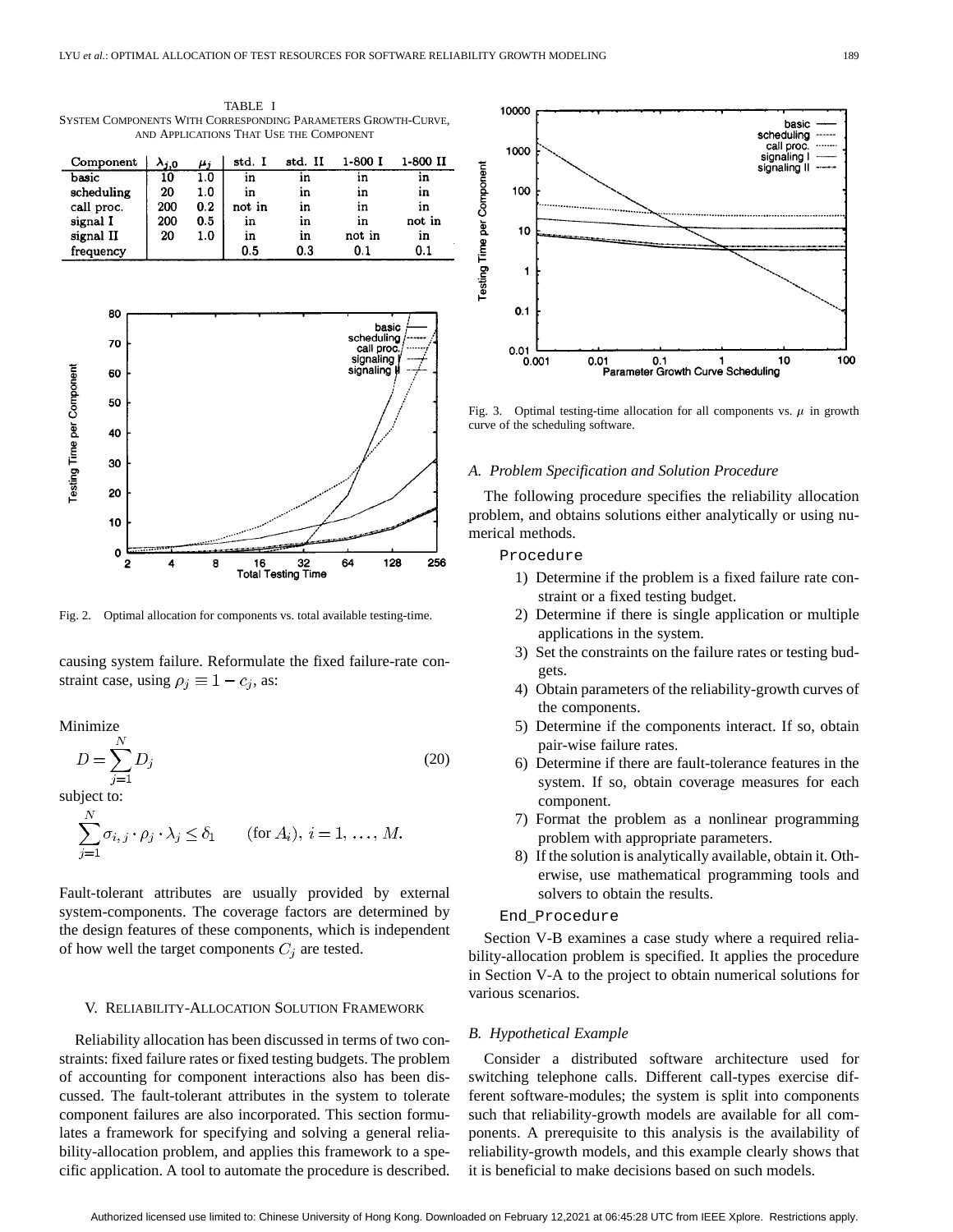

Fig. 4. Reliability allocation tool.

Table I shows the data input in this example. Neither the example nor the data correspond to existing systems or numbers. Consider 4 types of calls (2 types of standard calls, and 2 types of 1-800 calls), and 5 components (basic processing, scheduling, call processing, and 2 signal-processing modules). The terms "in" and "not in" in Table I denote which components are used by the applications; e.g., the standard calls of type 1 use all software modules except the call-processing module. The reliability-growth curves for the components are exponential, and have parameters  $\mu$  and  $\lambda$ , as specified in Table I.

The results of this example show two things:

- the necessity to use mathematical optimization techniques to establish an optimal allocation scheme,
- the importance of selecting and parameterizing adequate reliability-growth models.

Fig. 2 depicts, with a given total amount of testing-time available  $(x$ -axis), the time allocated to test individual components  $(y$ -axis). Following the framework in Section V-A it was solved as a fixed testing budget problem with multiple applications. Assume, however, that the testing time is shared by all applications: consider the special case in Section II-B where the constraints map to a single constraint. Applications are weighted, based on their relative frequency of occurrence (in Table I), which can be automatically converted to weights on the component failure rates in the objective function. Using relative frequencies for various call applications parts of the operational profile are included (see, e.g., [15, chapter 5]) in the model. Solutions were obtained for the testing-time ranging from 2 to 256, assuming no failure dependency or explicit fault-tolerance mechanisms.

Fig. 2 shows very clearly the dependence of the optimal schedule on the total testing-time. For example, while the scheduling component should not be assigned debugging time if the available budget is small, it takes the largest chunk if the testing budget is large. The irregular assignment of testing-time to individual components in Fig. 2 cannot be obtained easily by means other than mathematical modeling. Without a systematic approach such as in this paper, one could not expect to get such precise results, and would be forced to make inefficient decisions.

Fig. 3 plots changes of the allocation of testing-time to the components, while " $\mu$  of the reliability-growth curve for the scheduling software" varies from 0.001 to 100. In this case, the allowed failure rates per application were taken to be 4, and the fixed failure-rate constraint problem was solved.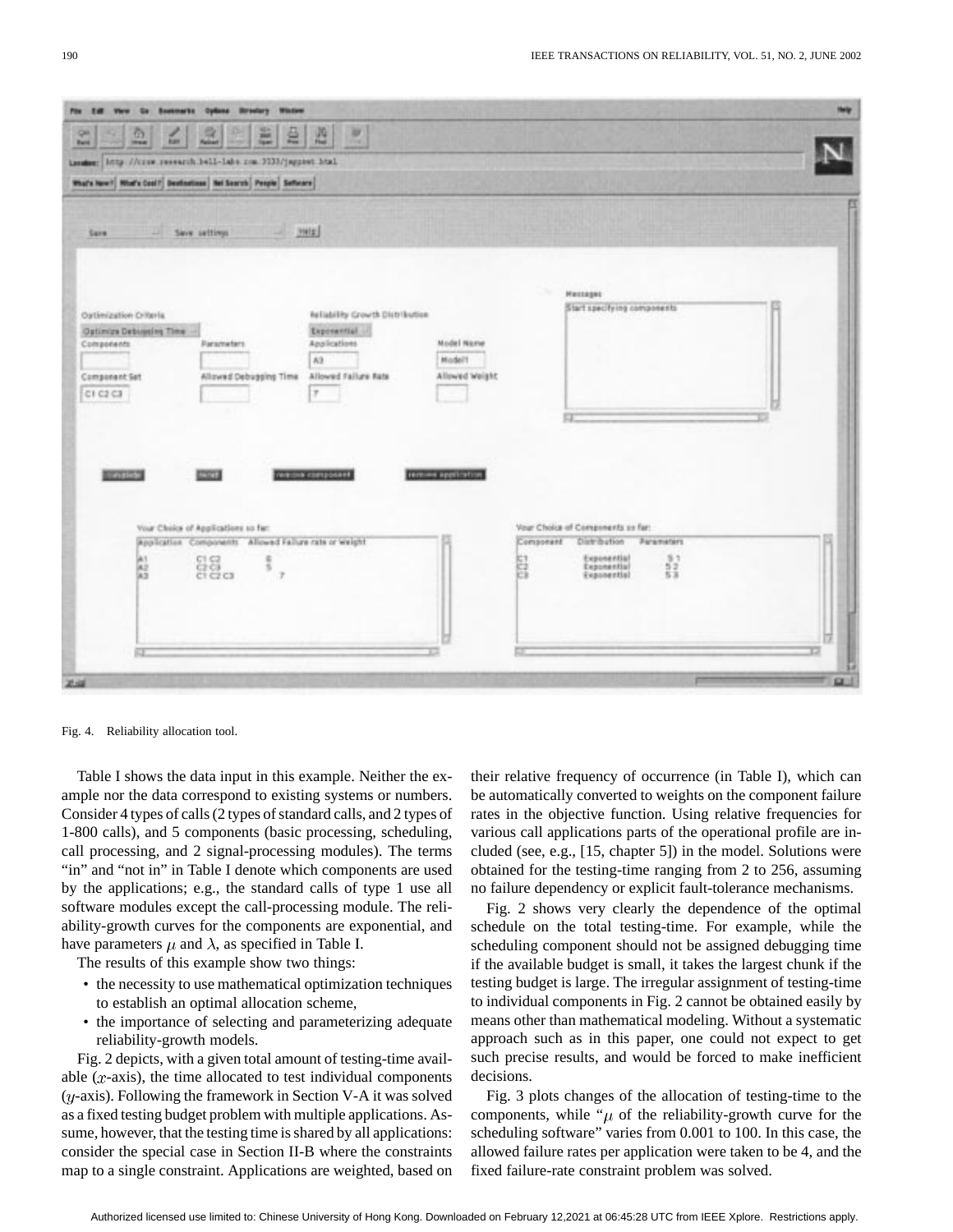The parameter value greatly influences the optimal solution. If the decay parameter of the reliability-growth model of the scheduling component is small, then it takes enormous investments in debugging time to reach the desired failure rates. If the decay parameter is relatively large, then it takes minor effort for the scheduling component to obey the failure rate restrictions.

The *s*-correlation between the optimal testing-time and the parameters of the reliability-growth curve shows the importance of data collection to establish trustworthy growth models. Without such models, decisions about reliability allocation will be suboptimal.

# *C. RAT: The Reliability Allocation Tool*

A reliability allocation tool (RAT) was designed and built with a GUI (graphical user interface) based on a Java Applet. The tool allows: a) multiple applications to be specified, and b) optimizations to be performed both under the fixed failure-rate and fixed testing-budget constraints. The user inputs the model using the GUI. and the input is converted into AMPL files and is solved using the MINOS solver, called by AMPL. Fig. 4 shows the GUI. The tool chooses the optimization criteria, where optimizing the failure-rate implies that the constraint is the fixed testing budget, and "optimizing testing time" implies that the constraint is a fixed failure rate. Components can be specified in the "Components" field, and applications can be specified in the "Applications" field. The reliability-growth distribution can be chosen for each component independently; parameters for these distributions can be specified in the "Parameters" box. At present, exponential and Pareto distributions are allowed, but we plan to extend the options to specifying other distributions. For a fixed failure-rate constraint, the allowed failure-rate for the applications can be specified in the "Allowed Failure Rate" field; similarly, if testing time is fixed, then it can be specified in the "Allowed Debugging Time" field. Information about the components that have been specified and the applications that have been input are shown in two separate areas. When the model is solved, it produces results in the "Message" field.

The major computational effort required for the RAT tool is on the MINOS solver. For the 5-component system in Section V-B, it takes about a few milliseconds to obtain the result in a Sun Untra workstation. As the time requirement increases only linearly with the number of components in the system (not including pair-wise failure rates and fault-tolerant attributes), the performance of the RAT tool is quite acceptable.

#### ACKNOWLEDGMENT

The authors are pleased to thank C. M. Kintala of Avaya Communications for many of his valuable suggestions and comments for this work.

## **REFERENCES**

- [1] M. Avriel, "Nonlinear programming," in *Mathematical Programming for Operations Researchers and Computer Scientist*, A. G. Holzman, Ed: Marcel Dekker, 1981, ch. 11.
- [2] O. Berman and N. Ashrafi, "Optimization models for reliability of modular software systems," *IEEE Trans. Software Reliability*, vol. 19, pp. 1119–1123, Nov. 1993.
- [3] R. L. Bulfin and C. Y. Liu, "Optimal allocation of redundant components for large systems," *IEEE Trans. Reliability*, vol. R-34, pp. 241–247, 1985.
- [4] X. Cai, M. R. Lyu, K. F. Wong, and R. Ko, "Component-based software engineering: Technologies, development frameworks, and quality assurance schemes," in *Proc. Asia-Pacific Software Engineering Conf.*, Dec. 2000, pp. 372–379.
- [5] D. W. Coit and A. E. Smith, "Reliability optimization of series-parallel systems using a genetic algorithm," *IEEE Trans. Reliability*, vol. 45, 1996.
- [6] D. W. Coit, "Economic allocation of test times for subsystem-level reliability growth testing," *IIE Trans.*, vol. 30, no. 12, pp. 1143–1151, Dec. 1998.
- [7] A. K. Dhingra, "Optimal apportionment of reliability and redundancy in series systems under multiple objectives," *IEEE Trans. Reliability*, vol. 41, pp. 576–582, Dec. 1992.
- [8] R. Fourer *et al.*, *AMPL: A Modeling Language for Mathematical Programming*: The Scientific , 1993.
- [9] D. E. Fyffe, W. W. Hines, and N. K. Lee, "System reliability allocation and a computational algorithm," *IEEE Trans. Reliability*, vol. R-17, pp. 64–69, 1968.
- [10] P. M. Ghare and R. E. Taylor, "Optimal redundancy for reliability in series system," *Operational Res.*, vol. 17, pp. 838–847, 1969.
- [11] A. L. Goel and K. Okumoto, "Time-dependent error detection rate model for software and other performance measures," *IEEE Trans. Reliability*, vol. R-28, pp. 206–211, Aug. 1979.
- [12] N. Griffeth and Y.-J. Lin, Eds., *IEEE Communications Mag., Special Issue on Feature Interactions in Telecommunications Systems*, Aug. 1993.
- [13] M. Kaâniche, K. Kanoun, M. Cukier, and M. Bastos Martini, "Software reliability analysis of three successive generations of a switching system," in *Proc. First European Dependable Computing Conf.*, Oct. 1994, pp. 473–490.
- [14] W. Kozaczynski and G. Booch, "Component-based software engineering," *IEEE Software*, vol. 155, pp. 34–36, Sep./Oct. 1998.
- [15] M. R. Lyu, Ed., *Handbook of Software Reliability Engineering*: Mc-Graw-Hill and IEEE Computer Society Press, 1996.
- [16] M. R. Lyu, S. Rangarajan, and A. P. A. van Moorsel, "Optimization of reliability allocation and testing schedule for software systems," in *Proc. 1997 Int. Symp. Software Reliability Eng.*, Nov. 1997, pp. 336–346.
- [17] R.-H. Hou, S.-Y. Kuo, and Y.-P. Chang, "Efficient allocation of testing resources for software module testing based on the hyper-geometric distribution software reliability growth model," in *Proc. 7th Int. Symp. Software Reliability Eng.*, Oct./Nov. 1996, pp. 289–298.
- [18] K. B. Misra and U. Sharma, "An efficient algorithm to solve integer programming problems arising in system reliability design," *IEEE Trans. Reliability*, vol. R-40, pp. 81–91, 1991.
- [19] J. Musa, A. Iannino, and K. Okumoto, *Software Reliability: Measurement, Prediction, Application*: McGraw-Hill, 1987.
- [20] J. Musa, "Validity of execution-time theory of software reliability," *IEEE Trans. Reliability*, vol. R-28, pp. 181–191, Aug. 1979.
- [21] Y. Nakagawa and S. Miyazaki, "Surrogate constraints algorithm for reliability optimization problems with two constraints," *IEEE Trans. Reliability*, vol. R-30, pp. 175–181, 1981.
- [22] L. Painton and J. Campbell, "Genetic algorithms in optimization of system reliability," *IEEE Trans. Reliability*, vol. 44, pp. 172–178, 1995.
- [23] D. P. Siewiorek and R. S. Swarz, *Reliable Computer Systems: Design and Evaluation*, 2nd ed: Digital, 1992.
- [24] F. A. Tillman, C. L. Hwang, and W. Kuo, "Determining component reliability and redundancy for optimum system reliability," *IEEE Trans. Reliability*, vol. R-26, pp. 162–165, 1977.
- [25] Y. Tohma, K. Tokunaga, S. Nagase, and Y. Murata, "Structural approach to the estimation of the number of residual software faults based on the hyper-geometric distribution," *IEEE Trans. Software Eng.*, vol. 15, pp. 345–355, Mar. 1989.
- [26] F. Zahedi and N. Ashrafi, "Software reliability allocation based on structure, utility, price, and cost," *IEEE Trans. Software Eng.*, vol. 17, pp. 345–355, Apr. 1991.
- [27] S. M. Yacoub, B. Cukic, and H. H. Ammar, "A component-based approach to reliability analysis of distributed systems," in *Proc. 18th IEEE Symp. Reliable Distributed Syst.*, 1999, pp. 158–167.
- [28]  $\rightarrow$  "A scenario-based reliability analysis of component-based software," in *Proc. 10th Int. Symp. Software Reliability Eng.*, 1999, pp. 22–31.